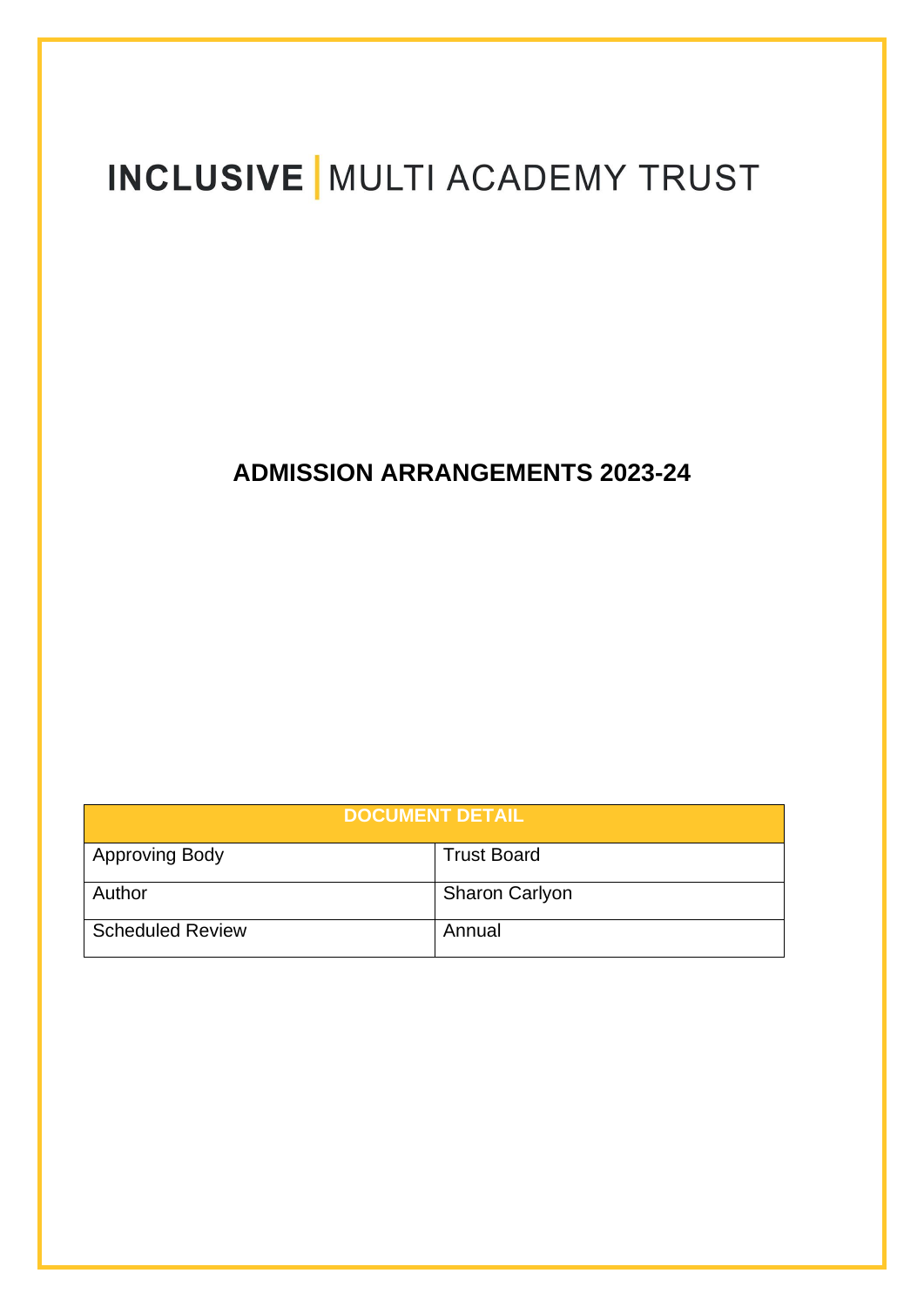| <b>Section Title</b>                                                                             | Page No.       |
|--------------------------------------------------------------------------------------------------|----------------|
| Introduction                                                                                     | 3              |
| <b>Rules</b>                                                                                     | 3              |
| <b>Tie Break</b>                                                                                 | 4              |
| <b>Continuing Interest</b>                                                                       | 4              |
| Appeals                                                                                          | 4              |
| In Year Admissions                                                                               | 4              |
| In Year Admission Appeals                                                                        | 4              |
| <b>Fair Access</b>                                                                               | 4              |
| <b>Explanatory Notes &amp; Definitions</b><br>2023/24                                            | 5              |
| <b>Multiple Births</b>                                                                           | 6              |
| <b>Home Address</b>                                                                              | $\overline{7}$ |
| <b>Fraudulent Applications</b>                                                                   | $\overline{7}$ |
| Home to School Distance<br>Measurement for purposes of<br>Admissions                             | $\overline{7}$ |
| Definition of "nearest school"                                                                   | $\overline{7}$ |
| Applications from children* from<br>overseas                                                     | 8              |
| Age of Admission and Deferral of<br><b>Places</b>                                                | 8              |
| *Summer Born Children (1 <sup>st</sup> April to<br>31 <sup>st</sup> August) – Entry to Reception | 9              |
| Children Out of Year Group                                                                       | 9              |
| <b>Nursery Provision</b>                                                                         | 9              |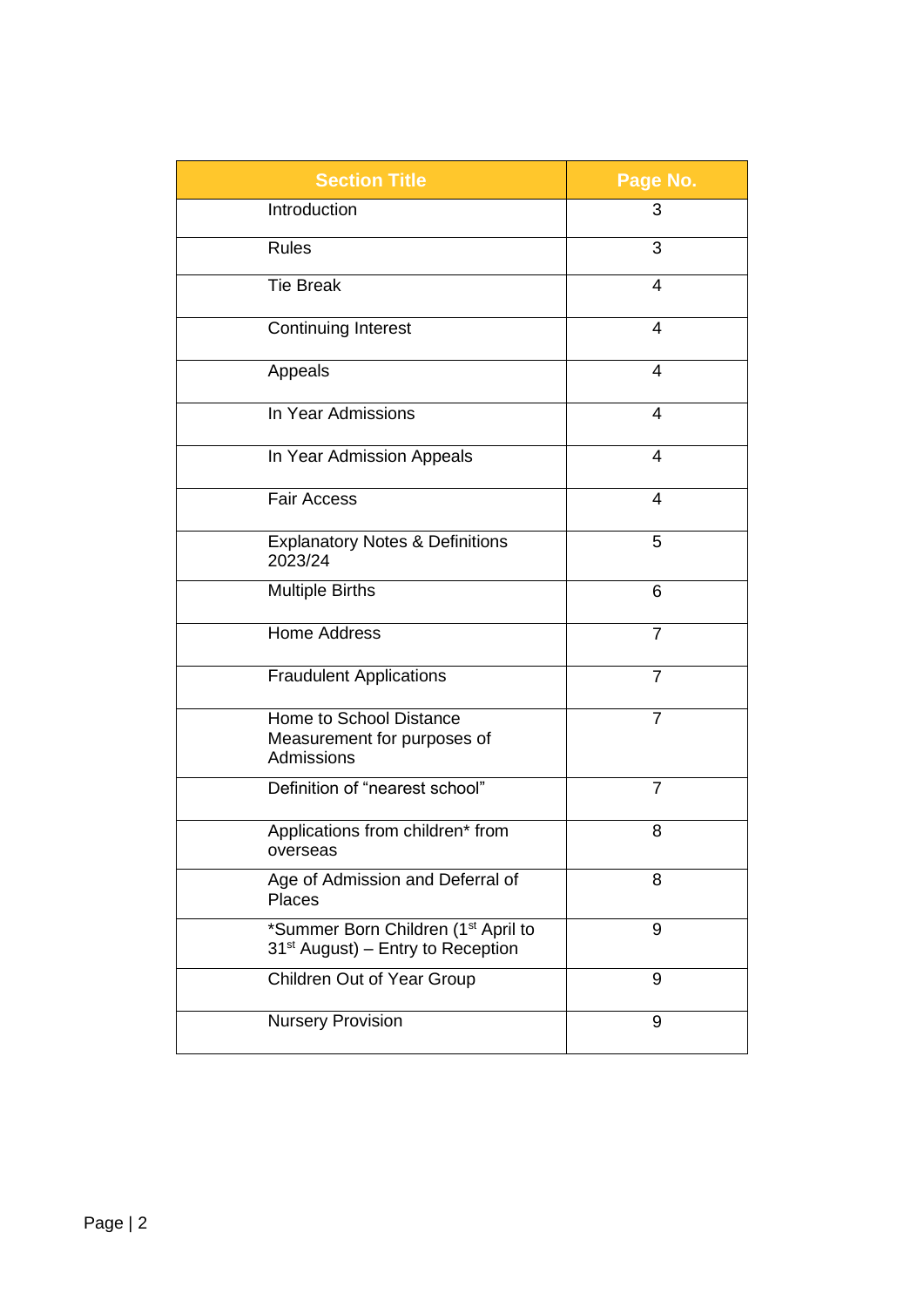# **Admission Arrangements for the Inclusive Multi Academy Trust for 2023-24**

# **Beechfield School, Cherry Tree School, Laurance Haines School (the 'schools')**

The Trust is the admissions authority for each school in the Trust and is therefore responsible for determining and implementing the admission arrangements in accordance with the School Admissions Code (the 'Code') and other legislation. The Inclusive Multi Academy Trust uses the services of Hertfordshire County Council (HCC) to administer its admission services.

Each schools published admission number will be 60. Applications for places in Reception should be made on the Hertfordshire County Councils Common Application Form. This is accessible on the Local Authority's website and must be submitted in accordance with the published deadline for applications which is the 15<sup>th</sup> January 2023. Late applications will be accepted but will not be considered until all applications received on or before the application deadline have been processed, which will reduce the chance of achieving a place for the child.

Section 324 of the Education Act 1996 requires the governing bodies of all schools to admit a child with a statement of special educational needs that names their school. Schools must also admit children with an EHC (Education, Health and Care) Plan that names the school.

If there are fewer applications than places available at a school all applicants will be admitted. If there are more applications than places available, the criteria outlined below will be used to prioritise applications.

# **Rules**

**Rule 1: Children looked after** and children who were previously looked after, including those who appear (to the admissions authority) to have been in state care outside of England, and ceased to be in state care as a result of being adopted or became subject to a child arrangements order<sup>1</sup> or a special guardianship order<sup>2</sup>)

# **Rule 2: Medical or Social**

Children for whom it can be demonstrated that they have a particular medical or social need to go to the school. A panel of officers will determine whether the evidence provided is sufficiently compelling to meet the requirements for this rule. The evidence must relate specifically to the school applied for under Rule 2 and must clearly demonstrate why it is the only school that can meet the child's needs.

# **Rule 3: Sibling**

Children who have a sibling on the roll of the school or linked school at the time of application\*. *This applies to reception through to Year 5.*

#### **Rule 4: Children of school staff where:**

- the member of staff (full and part time teaching and non-teaching) has been employed at the school for two or more years at the time at which the application for admission to the school is made; and/or
- have been recruited to fill a post for which there is a demonstrable skill shortage. In all cases, the member of school staff must have parental responsibility (sole or shared) for the applicant.

#### **Rule 5: Nearest School**

Children for whom it is their nearest school. This includes all schools except those which allocate on the basis of faith (membership or practice) before allocating on the basis of distance/location.

#### **Rule 6: Distance**

Children who live nearest to the school.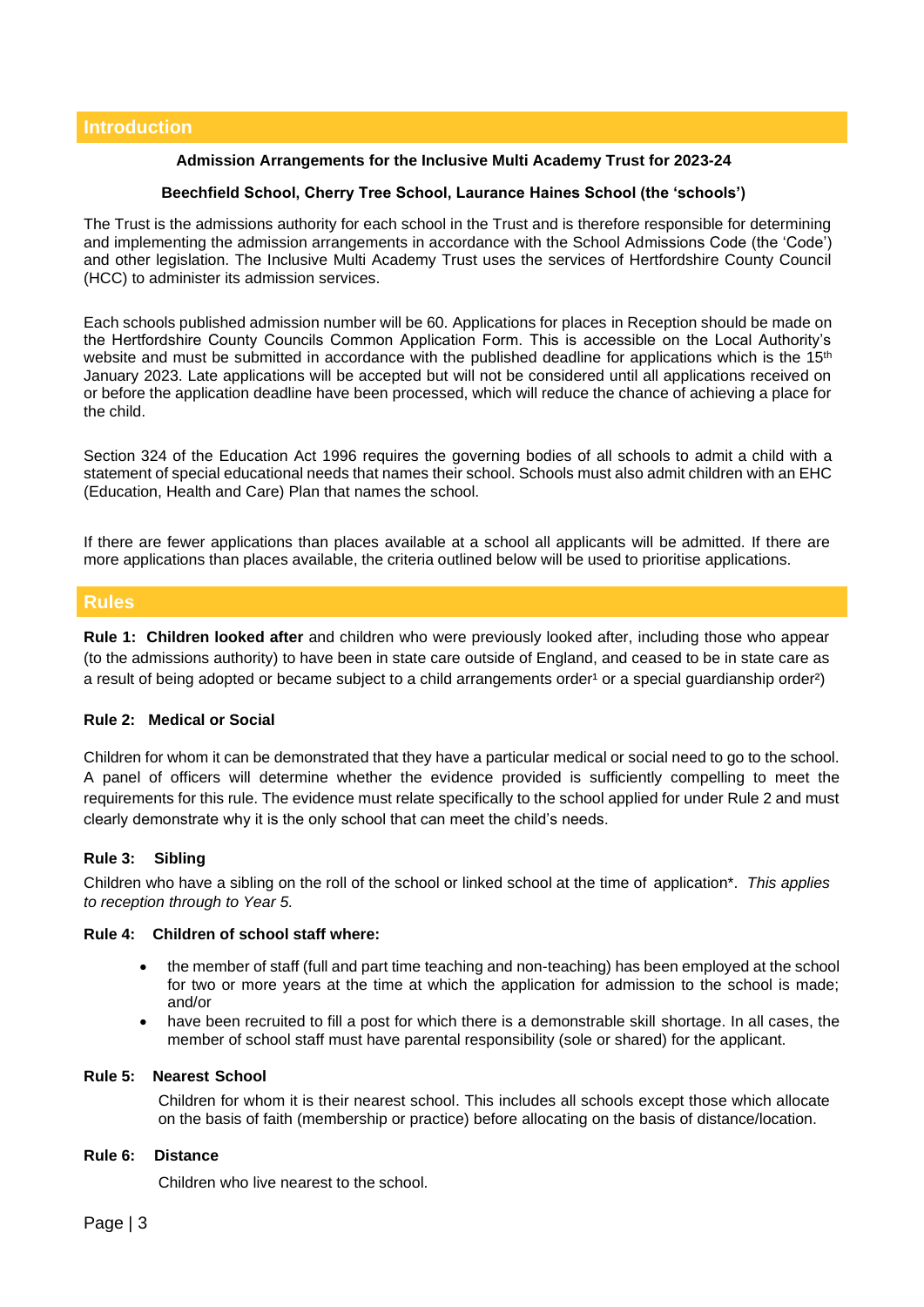*Children not considered under rule 5 will be considered under rule 6.*

These rules are applied in the order they are printed above. If more children qualify under a particular rule than there are places available, for rules  $2 - 5$  the next rule will be applied to further prioritise children.

#### **Tie Break**

When there is a need for a tie break where two different addresses are the same distance from a school, in the case of a block of flats for example, the lower door number will be deemed nearest as logically this will be on the ground floor and therefore closer. If there are two identical addresses of separate applicants, the tie break will be random. Every child entered onto the HCC admissions database has an individual random number assigned, between 1 and 1 million, against each preference school. When there is a need for a final tie break the random number is used to allocate the place, with the lowest number given priority.

#### **Continuing Interest**

After places have been offered, Hertfordshire County Council will maintain a continuing interest (waiting) list. A child's position on a CI list will be determined by the admission criteria outlined above and a child's place on the list can change as other children join or leave it. The county council will contact parents/carers if a vacancy becomes available and it can be offered to a child. Continuing interest lists will be maintained for every year group until the end of the summer term (date to be specified and confirmed to parents at the time of allocation). To remain on the CI (waiting) list after this time, parents must confirm they are still interested in a place by completing an In Year application form.

#### **Appeals**

The Trust uses Hertfordshire County Council to administer its appeals. Parents wishing to appeal who applied through the Hertfordshire's online system should log in to their online application and click on the link "register an appeal". Out of county residents and paper applicants should call the Customer Service Centre on 0300 123 4043 to request their registration details and log into www.hertfordshire.gov.uk/schoolappeals and click on the link "log into the appeals system".

# **In Year Admissions**

Trust schools will remain part of the County Council's coordinated In Year admissions scheme. Application forms can be accessed via:<http://www.hertfordshire.gov.uk/services/edlearn/admissions/> or from the Customer Service Centre, 0300 123 4043. Parents should return the application form direct to the County Council (address on the form).

# **In Year Admissions Appeals**

The county council will write to you with the outcome of your application and if you have been unsuccessful, will include registration details to enable you to login and appeal online at <http://www.hertfordshire.gov.uk/schoolappeals>

# **Fair Access**

The Inclusive Multi Academy Trust schools will admit children under the Fair Access Protocol (FAP) before those on continuing interest, and over the Published Admission Number (PAN) if necessary.

\**Please see the 'Explanatory notes and definitions 2023/24 document for a full explanation/definition*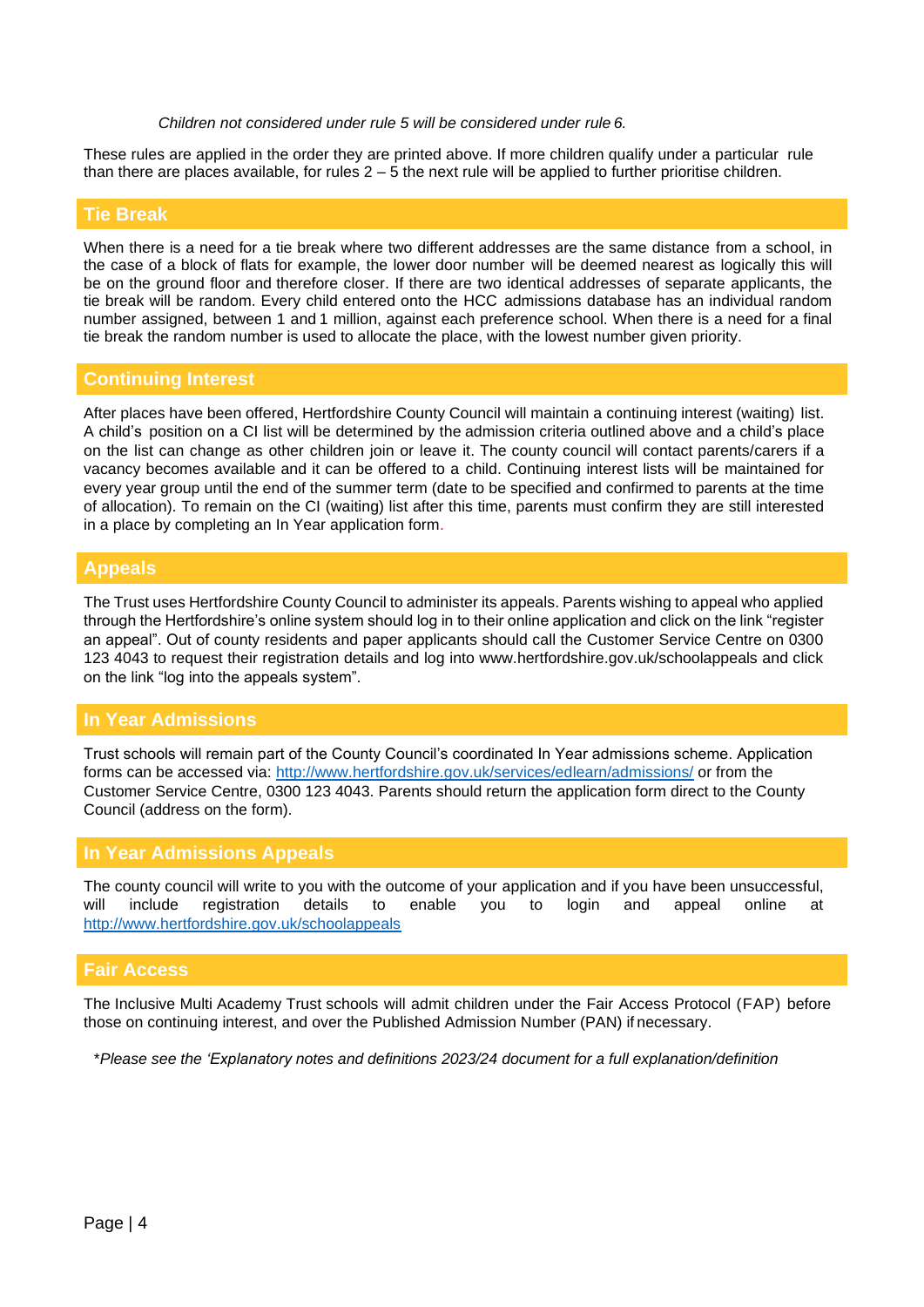# **Explanatory Notes and Definitions 2023/24**

The following definitions apply to terms used in the admissions criteria:

**Rule 1: Children looked after and children who were previously looked after, including those who appear (to the admissions authority) to have been in state care outside of England, and ceased to be in state care as a result of being adopted or became subject to a child arrangements order<sup>1</sup> or a special guardianship order²)** 

Places are allocated to children in public care according to Chapter 7, Section 2 of the School Admissions (Admission Arrangements and Co-ordination of Admission Arrangements) (England) Regulations 2012.

These children will be prioritised under rule 1.

Highest priority will also be given to children who were previously looked after, including those looked after outside England, but ceased to be so because they were adopted, or became subject to a child arrangement order or a special guardianship order.

A "child looked after" is a child who is:

- a) in the care of a local authority, or
- b) being provided with accommodation by a local authority in the exercise of their social services functions (section 22(1) of The Children Act 1989)

All children adopted from care who are of compulsory school age are eligible for admission under rule 1.<sup>3</sup>

Children in the process of being placed for adoption are classified by law as children looked after providing there is a Placement Order and the application would be prioritised under Rule 1.

Children who were not "looked after" **immediately** before being adopted or made the subject of a child arrangement order or special guardianship order, **will not** be prioritised under rule 1. Applications made for these children, with suitable supporting professional evidence, can be considered under rule 2.

#### <sup>1</sup> Child arrangements order

*Under the provisions of the Children and Families Act 2014, which amended section 8 of the Children Act 1989, residence orders have now been replaced by child arrangements orders which settle the arrangements to be made as to the person with whom the child is to live.* 

#### ² Special guardianship order

*Under 14A of The Children Act 1989, an order appointing one or more individuals to be a child's special guardian or guardians.*

Children previously looked after abroad and subsequently adopted will be prioritised under Rule 1 if the child's previously looked after status and adoption is confirmed by Hertfordshire's 'Virtual school'.

The child's previously looked after status will be decided in accordance with the definition outlined in The Children & Social Work Act 2017:

- i. to have been in state care in a place outside England and Wales because he or she would not otherwise have been cared for adequately, and
- ii. to have ceased to be in that state care as a result of being adopted.

A child is in "state care" if he or she is in the care of, or accommodated by –

- (a) a public authority,
- (b) a religious organisation, or

(c) any other organisation the sole or main purpose of which is to benefit society.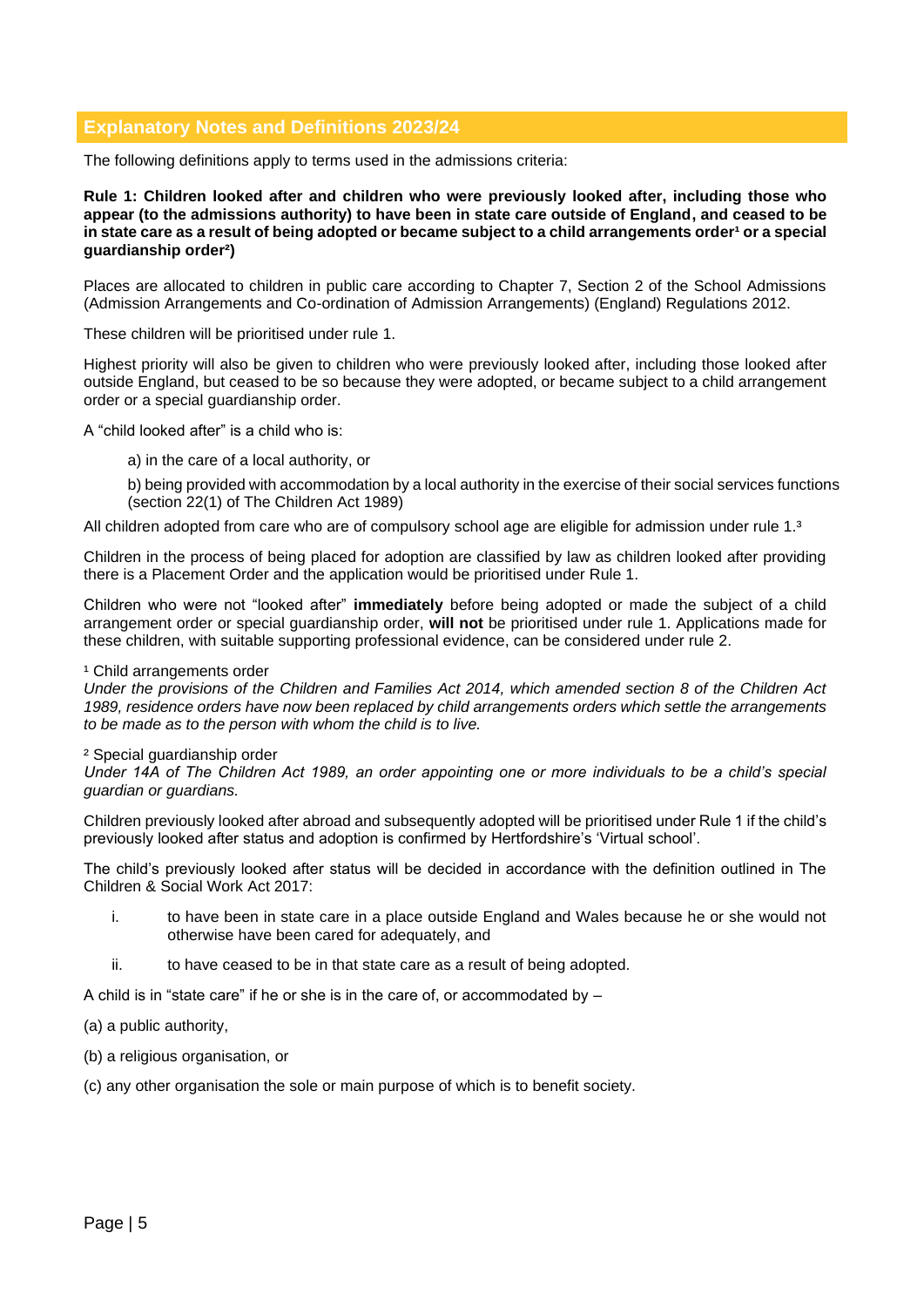#### **Rule 2: Children for whom it can be demonstrated that they have a particular medical or social need to go to the school**

Rule 2 applications will only be considered at the time of the initial application, unless there has been a significant and exceptional change of circumstances within the family since the initial application was submitted.

All schools in Hertfordshire have experience in dealing with children with diverse social and medical needs. However, in a few very exceptional cases, there are reasons why a child has to go to one specific school.

Few applications under Rule 2 are agreed.

All applications are considered individually but a successful application should include the following:

- a) Specific recent professional evidence that justifies why only one school can meet a child's individual needs, and/or
- b) Professional evidence that outlines exceptional family circumstances making clear why only one school can meet the child's needs.
- c) If the requested school is not the nearest school to the child's home address clear reasons why the nearest school is not appropriate.
- d) For medical cases a clear explanation of why the child's severity of illness or disability makes attendance at only a specific school essential.

Evidence should make clear why only one school is appropriate. A Rule 2 application will generally not be upheld in cases where more than one school could meet the child's need.

In exceptional cases relating to a disability, where more than one school in the county can meet the child's specific needs, a clear and compelling case can be made for the "nearest" school with the relevant facilities, environment or location. You must clearly explain why attendance at the "nearest" school with these facilities is essential.

Applications under Rule 2 can only be considered when supported by a recent letter from a professional involved with the child or family, for example a doctor, psychologist or police officer. The supporting evidence needs to demonstrate why only one named school can meet the social/medical needs of the child.

Applications for children who were not "looked after" immediately before being adopted or made the subject of a child arrangement order or special guardianship order may be made under this rule.

Further details on the Rule 2 process can be found in the [Rule 2 protocol](https://www.hertfordshire.gov.uk/media-library/documents/schools-and-education/admissions/rule-2-protocol.pdf)

# **Definition of sibling**

A sibling is defined as: the sister, brother, half brother or sister, adopted brother or sister, child of the parent/carer or partner or a child looked after or previously looked after<sup>1</sup> and in every case living permanently<sup>2</sup> in a placement within the home as part of the family household from Monday to Friday at the time of this application.

A sibling must be on the roll of the named school at the time the younger child starts or have been offered and accepted a place.

If a place is obtained for an older child using fraudulent information, there will be no sibling connection available to subsequent children from that family.

<sup>1</sup> See Rule 1 definition regarding looked after and previously looked after children.

² A sibling link will not be recognised for children living temporarily in the same house, for example a child who usually lives with one parent but has temporarily moved or a looked after child in a respite placement or very short term or bridging foster placement.

# **Multiple Births**

The Inclusive Multi Academy Trust, as the admission authority, will admit over the school's published admission number when a single twin/multiple birth child is allocated the last place at a school.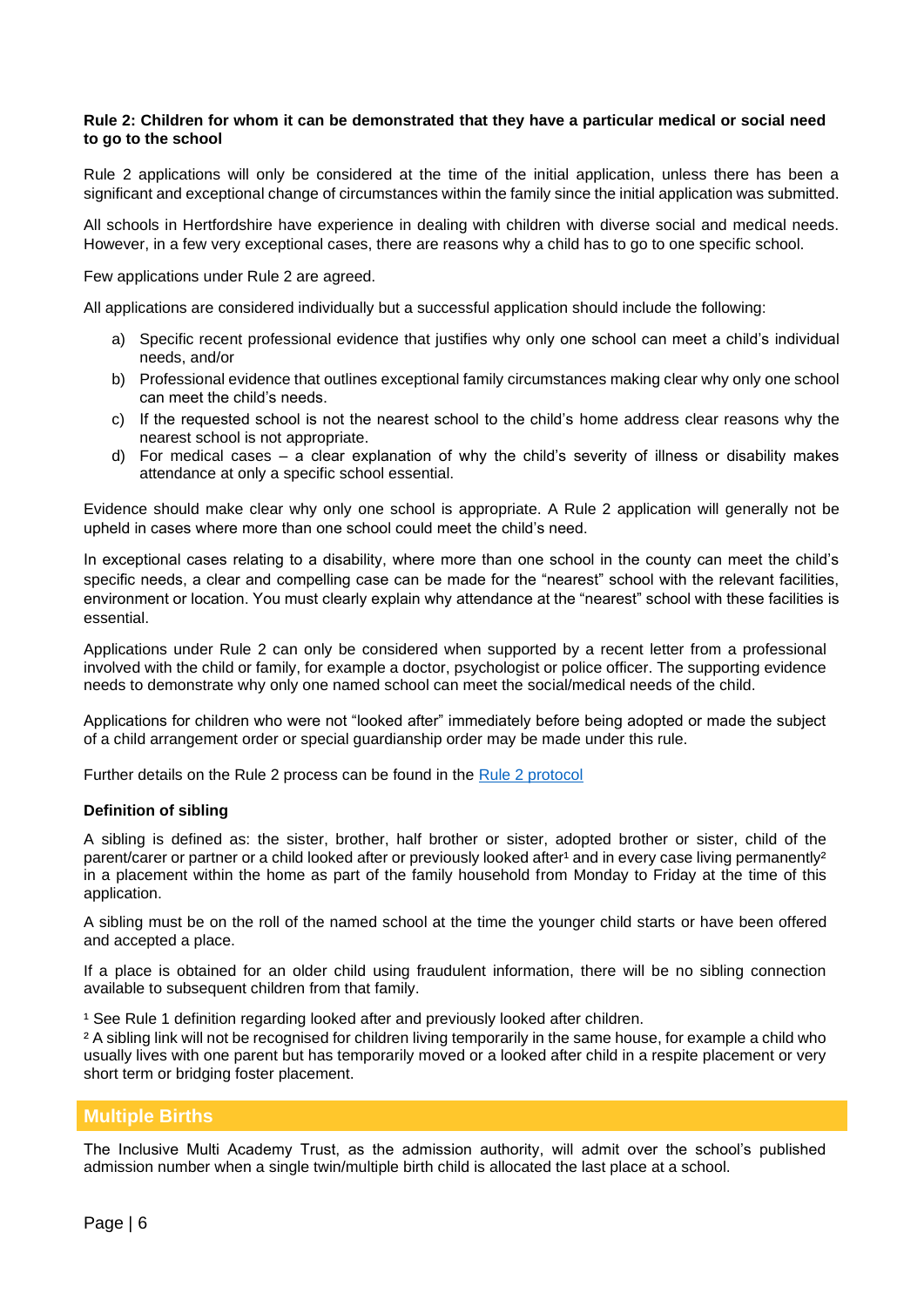# **Home Address**

The address provided must be the child's current permanent address at the time of application. 'At the time of application' means the closing date for applications. "Permanent" means that the child has lived at that address for at least a year. Where a family has not lived at an address for a year they must be able to demonstrate that they own the property or have a tenancy agreement for a minimum of 12\* months and the child must be resident in the property at the time of application.

The application can only be processed using one address. If a child lives at more than one address (for example due to a separation) the address used will be the one which the child lives at for the majority of the time. If a child lives at two addresses equally, parents/carers should make a single joint application naming one address.

If a child's permanent residence is disputed, parents/carers should provide court documentation to evidence the address that should be used for admission allocation purposes. If two applications are received, with different addresses and/or different preferences, neither will be processed until the address issue is reconciled.

It is for a child's home LA to determine address. If two applications, with different addresses are received from the same LA, it will be for that LA to determine permanent address. If two applications are received from two different LAs the above process will be used.

If two different applications are received for the same child from the same address, eg containing different preferences, parents/carers will be invited to submit a joint application or provide court documentation to evidence the preferences that should be used for the admission process. Until the preference issue is reconciled neither application will be processed.

For the transfer application rounds, if the initial differing applications (one or both) were received 'on time', an amended joint application will also be considered ''on time if received before the' late deadline'. If the amended joint application is received after the late date, it will be treated as 'late'. The late deadline for 2023/24 transfer application process is the 1st of February for primary applications. If this date changes, amendments will be published on the HCC admissions website at the start of the 2023/24 application process in September 2022.

\* If, because of the nature of the agreement, it is not possible to provide a 12-month tenancy agreement, alternative proof of address will be requested and verified as necessary with the Shared Anti-Fraud Service*.*

# **Fraudulent Applications**

Hertfordshire County Council and the Inclusive Multi Academy Trust will do as much as possible to prevent applications being made from fraudulent addresses, including referring cases to the Shared Anti Fraud service for further investigation as necessary.

Address evidence is frequently requested, monitored and checked and school places will be withdrawn when false information is deliberately provided. Hertfordshire County Council and the Inclusive Multi Academy Trust will take action in the following circumstances:

- When a child's application address does not match the address of that child at their current school.
- When a child lives at a different address to the applicant.
- When the applicant does not have parental responsibility.

• When a family move shortly after the closing date of applications when one or more of the following applies:

ο The family has moved to a property from which their application was less likely to be successful; ο The family has returned to an existing property;

ο The family lived in rented accommodation for a short period of time (anything less than a year) over the application period;

ο Official/public records show a different residence at the time of application.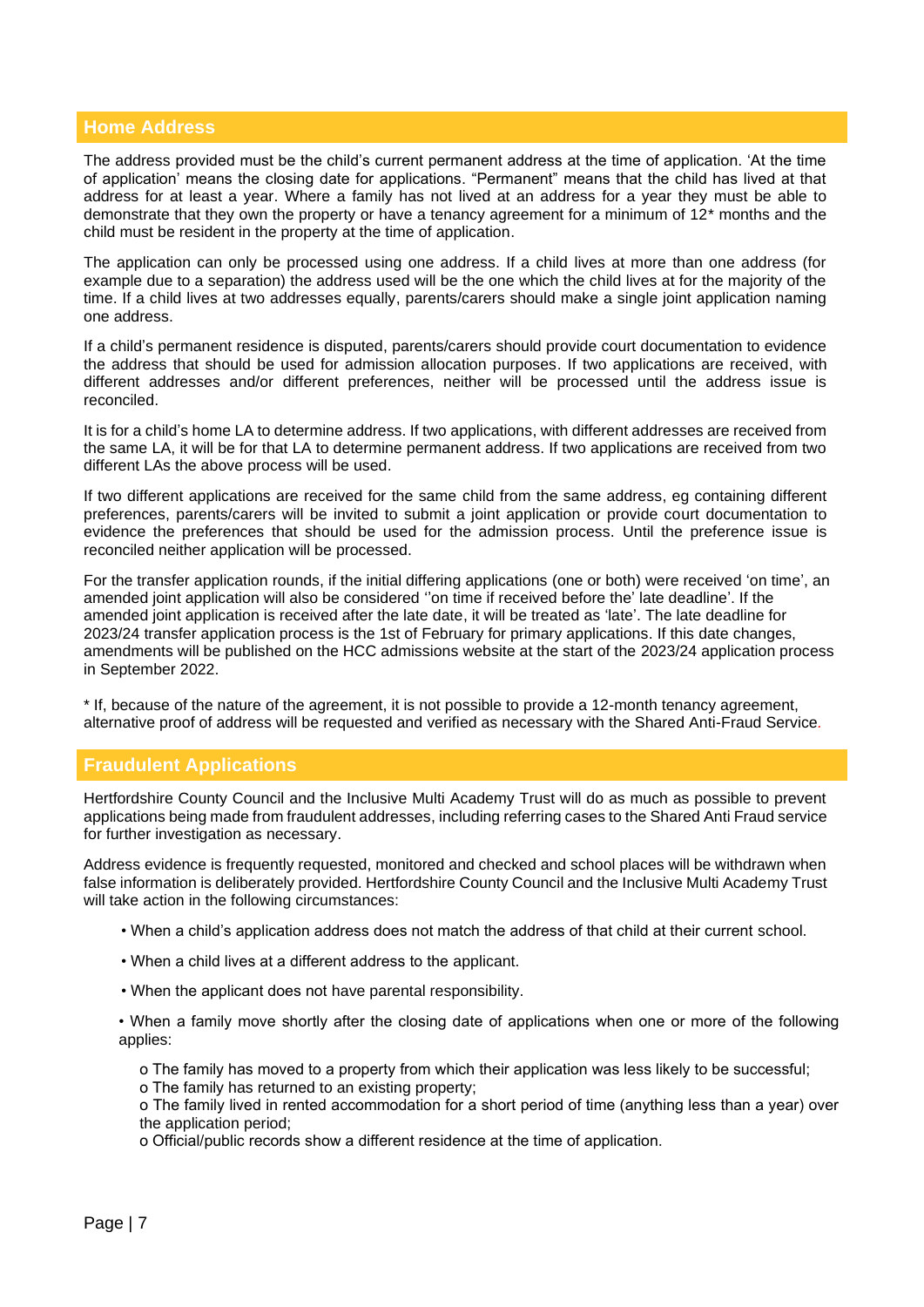• When a child starts at the allocated school and their address is different from the address used at the time of application.

Parents/carers will need to show that they have relinquished residency ties with their previous property and they, and their child(ren) are permanently residing at the address given on the application form. **Address visits**

Where suspicions lie as to the validity of an address, the Admissions & Transport Team may make unannounced visits to the applicants claimed address or any other address suspected to be the normal permanent resident child's primary carer or the address where the child resides for the majority of the week. The aim of these visits is to verify that the address information provided on the application form is accurate. All visits will be made by two members of the Admissions & Transport Team.

If an address appears to be unoccupied at the time of the visit, a letter will be left confirming that an attempted visit took place. This letter will ask the occupant to contact the Admissions & Transport Team within 24 hours to confirm receipt of the letter and details of the occupant. It is reasonable to expect that an applicant living at the address stated on the application form can respond within 24 hours. If contact takes longer than 24 hours the applicant will be asked to explain why and provide evidence why they did not respond within the specified time.

If following the initial investigation or any further investigation, the Admissions & Transport Team concludes that on the balance of probability, a fraudulent address has been used on an application, correspondence will be sent to the applicant confirming this decision. This will outline the factors taken into account in making the decision as well as the action which will be taken with the applicant. It will also set out which address will be considered to be the Childs permanent home address for the purpose of their application for admission to school.

# **Home to School Distance Measurement for purposes of Admissions**

A 'straight line' distance measurement is used in all home to school distance measurements. Distances are measured using a computerised mapping system to two decimal places. The measurement is taken from the AddressBase Premium address point of your child's house to the address point of the school. AddressBase Premium data is a nationally recognised method of identifying the location of schools and individual residences.

# **Definition of "nearest school"**

The definition of "nearest school" includes all schools and academies (regardless of status) unless that school or academy prioritises applications and allocates places on the basis of faith.

# **Applications of children\* from overseas**

All children of compulsory school age (5 to 16 years) in England have a right of access to education. However, where a child is in England for a short period only, for example less than half a term, it may be reasonable to refuse admission to a school.

An application for a school place will only be accepted for such children currently overseas if, for In Year applications, proof is provided that the child will be resident in Hertfordshire within two weeks. In Year allocations are made on the assumption that the child will accept the school place and be on roll within that timescale.

For the Primary and Secondary transfer processes, applications will not normally be accepted from, nor places allocated to, an overseas address. The exception to this (for both In Year and transfer processes) is for children of UK service personnel and crown servants (and from military families who are residents of countries with a Memorandum of Understanding with the UK). In these cases, the Inclusive Multi Academy Trust will allocate a place in advance of the family arriving in the area provided the application is accompanied by an official letter that declares a relocation date and a HCC Unit postal address or quartering area address, for consideration of the application against oversubscription criteria.

Applications will also be considered, and places offered in advance for these families, if the application is accompanied by an official letter that declares a relocation date but does not provide a quartering or unit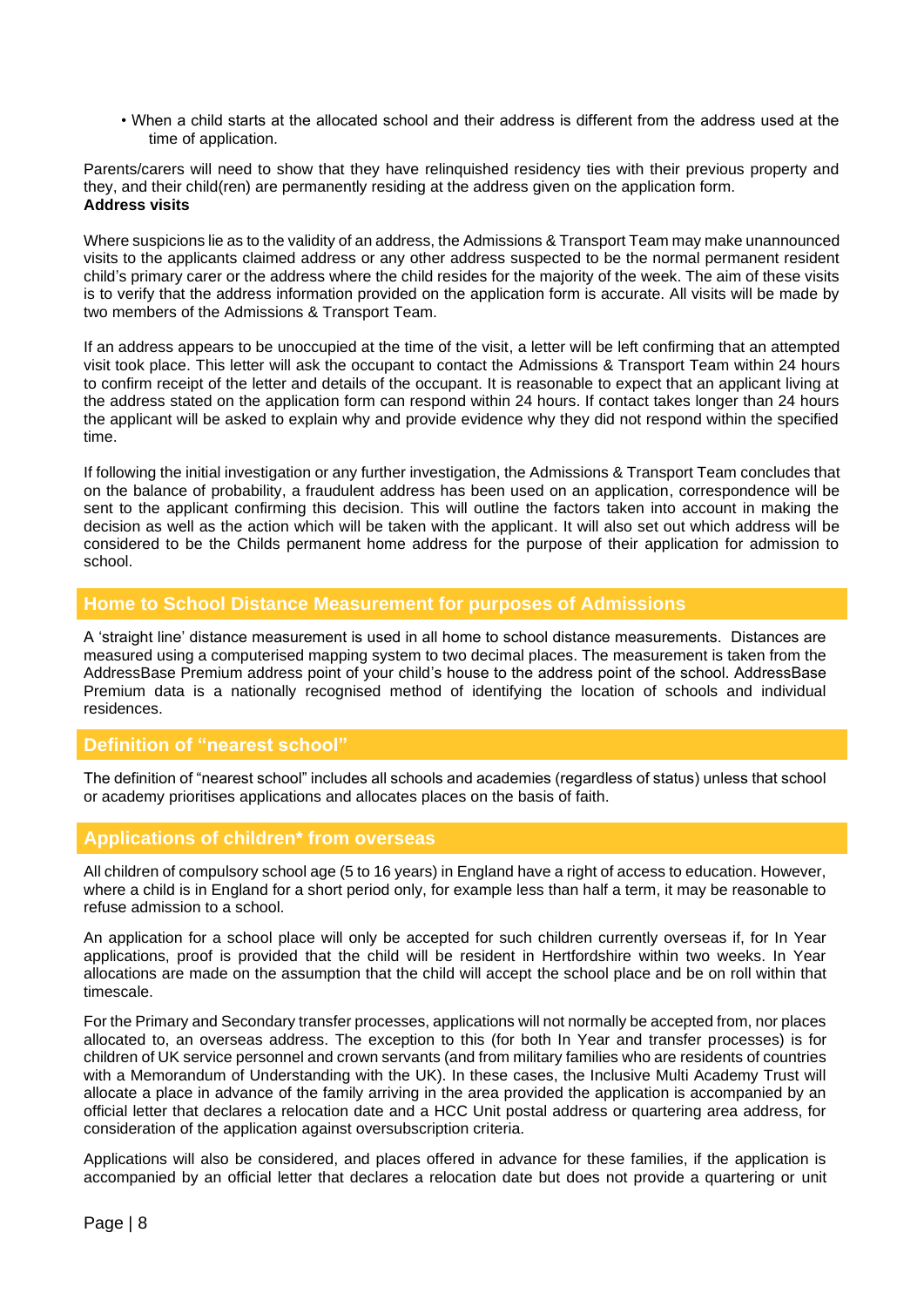address because the family will be residing in private accommodation. In these cases, if the family does not already have a permanent private address in Hertfordshire, the military base or alternative 'work' address in Hertfordshire will be used for allocation purposes. If the family already has an established alternative private address that address, will be used for admission purposes.

The Inclusive Multi Academy Trust will also consider accepting applications from children\* whose family can evidence intent to return to and/or permanently reside in Hertfordshire prior to the start of the new academic year. These applications, if accepted, will be processed from the overseas address until sufficient evidence is received to show the child is permanently resident in Hertfordshire. Evidence must be submitted at the time of application.

Evidence submitted after the date for late applications (2<sup>nd</sup> December 2022 for the Under 11s process) cannot be taken into account before National Allocation Day. Decisions on these applications will be made by a panel of senior officers and communicated with parents within 6 weeks of the closing date for applications.

If an applicant owns a property in Hertfordshire but is not living in it, perhaps because they are working abroad at the time of application, the Hertfordshire address will **not** be accepted for the purposes of admission until the child is resident at that address.

Other children, than those mentioned above, from overseas do not generally have automatic right of entry to the UK. An application for a school place will not therefore be accepted until they are permanently resident in Hertfordshire. Proof of residency such as an endorsed passport or entry visa will be required with the application, in addition to proof of Hertfordshire address, for example a council tax bill or 12-month rental agreement.

\*Children who hold full British Citizen passports (not British Dependent Territories or British Overseas passports), or have a UK passport describing them as a British citizen or British subject with the right of abode or are European Economic Area nationals normally have unrestricted entry to the UK. Freedom of movement into the UK for European Economic Area and Swiss citizens ended at the end of 2020. EEA (Irish citizens aside) and Swiss national children entering the UK after the end of 2020 are now treated the same as other foreign nationals. This means they will no longer have the right to enter the country to access a state funded school unless they fall within certain immigration categories.

# **Age of Admission and Deferral of Places**

Our policy is that children born on and between 1 September 2018 and 31 August 2019\* would normally commence primary school in Reception in the academic year beginning in September 2023. All Hertfordshire infant, first and primary schools provide for the full-time admission of all children offered a place in the Reception year group from the September following their fourth birthday. If a parent wants a full-time place for their child from September (at the school at which a place has been offered) then they are entitled to that full-time place.

Parents can defer the date their child is admitted to school until later in the same academic year or until the term in which the child reaches compulsory school age. Summer born children are only able to "defer" entry to Reception class until the beginning of the final term of the school year for which the offer was made.

Where parents wish, children can attend part-time until they reach compulsory school age. Any parents wishing to take up a part-time place or deferred entry should contact the individual school(s) to discuss their child's requirements.

# **\*Summer born Children (1st April to 31st August) – Entry to Reception**

Legally, a child does not have to start school until the start of the term following their fifth birthday Children born between 1 April 2019 and 31 August 2019 are categorised as "summer born" and if parents/carers do not believe that their summer born child is ready to join Reception in 2023 they should contact the Hertfordshire County Council and the Inclusive Multi Academy Trust for guidance before making an application. Summer born applications that are delayed for a year (for entry in September 2024) will be processed in exactly the same way as all other reception applications received at that time; there is no guarantee that a place will be offered at the child's preferred school.